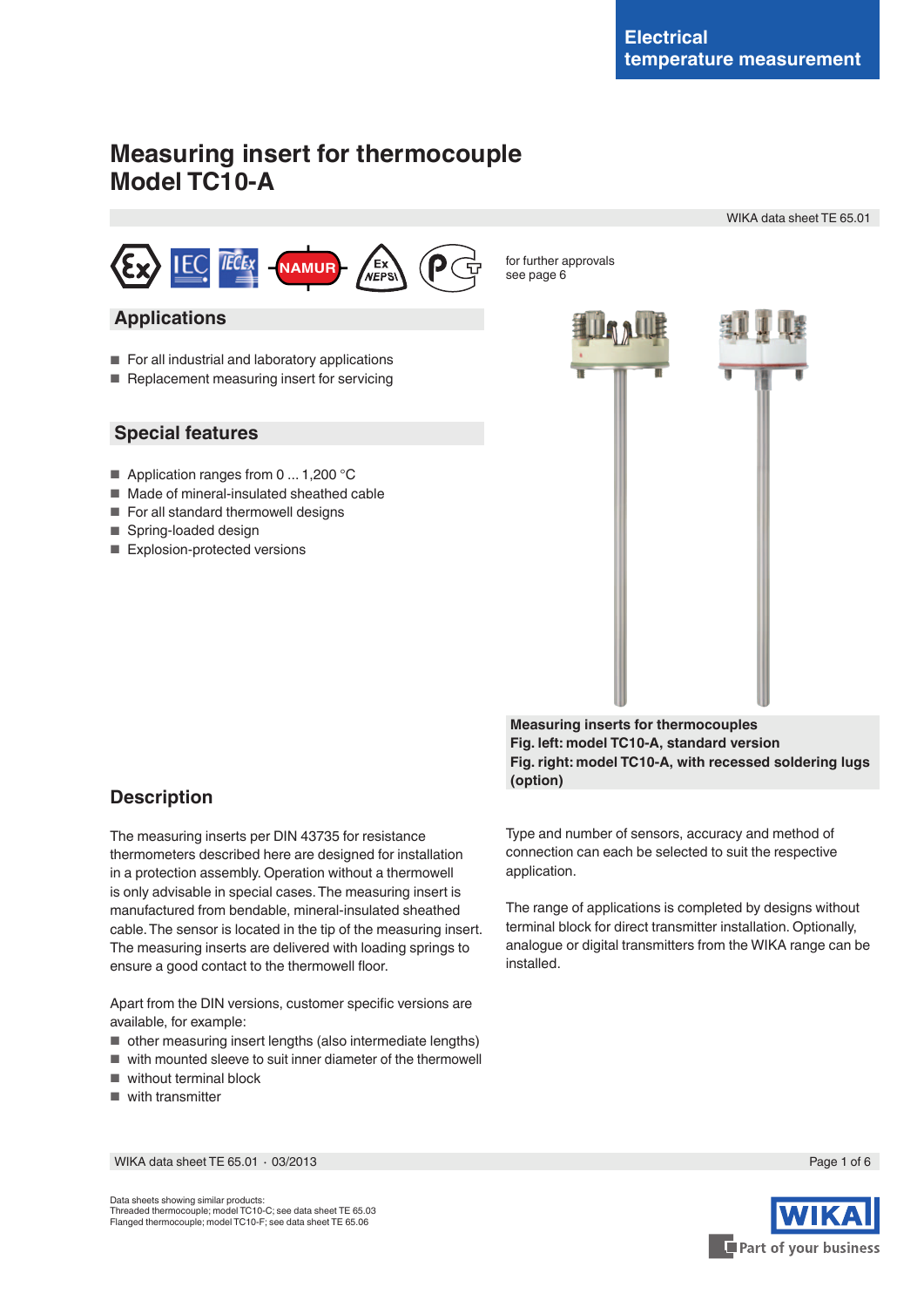# **Explosion protection**

The classification/suitability of the instrument (permissible power Pmax as well as the permissible ambient temperature) for the respective category can be seen on the EC-type examination certificate, the IECEx certificate or in the operating instructions.

### **Attention:**

Depending on the version, the measuring inserts can be used in "intrinsically safe Ex i" or "non-incendive Ex n" ignition protection types when built into model TC10-B, TC10-C, TC10-F or TC81 resistance thermometers. With the correspondingly suitable protective fitting, operation in dust Ex hazardous areas is possible.

### **The use of a model TC10-A measuring insert is not permitted in hazardous areas without a suitable protective housing!**

| <b>Explosion protection</b>                             |                  | Ignition protection type | Zone                                  |
|---------------------------------------------------------|------------------|--------------------------|---------------------------------------|
| <b>ATEX</b><br>$\langle \epsilon \mathsf{x} \rangle$    |                  | Exi                      | Zone 1, gas [Ex ia  Gb]               |
|                                                         |                  | Ex <sub>n</sub>          | Zone 2, gas                           |
| <b>IECEX</b>                                            | <b>IEC IECEx</b> | Exi                      | Zone 1, gas [Ex ia  Gb]               |
| (in conjunction with ATEX)                              |                  |                          |                                       |
| <b>GOST-R-Ex</b><br>$\widehat{\mathsf{P}^{\mathsf{C}}}$ |                  | Exi                      | Zone 1, gas Ex ib IIC T3/T4/T5/T6     |
|                                                         |                  | Ex <sub>n</sub>          | Zone 2, gas Ex nA/Ex nL IIC T6  T1    |
| <b>NEPSI</b><br>$\binom{Ex}{NEPS}$                      |                  | Exi                      | Zone 1, gas [Ex ia  Gb]               |
|                                                         |                  | Ex <sub>n</sub>          | Zone 2, gas [Ex nA II T1  T6]         |
| <b>KOSHA</b>                                            | $\mathbb{Z}^3$   | Exi                      | Zone 1, gas [Ex ib IIC T4 $\dots$ T6] |
| <b>INMETRO</b>                                          |                  | Exi                      | Zone 1, gas $[Ex ia  Gb]$             |
| <b>PESO</b>                                             |                  | Exi                      | Zone 1, gas [Ex ia  Gb]               |
| <b>NAMUR NE24</b>                                       | <b>NAMUR</b>     | Exi                      |                                       |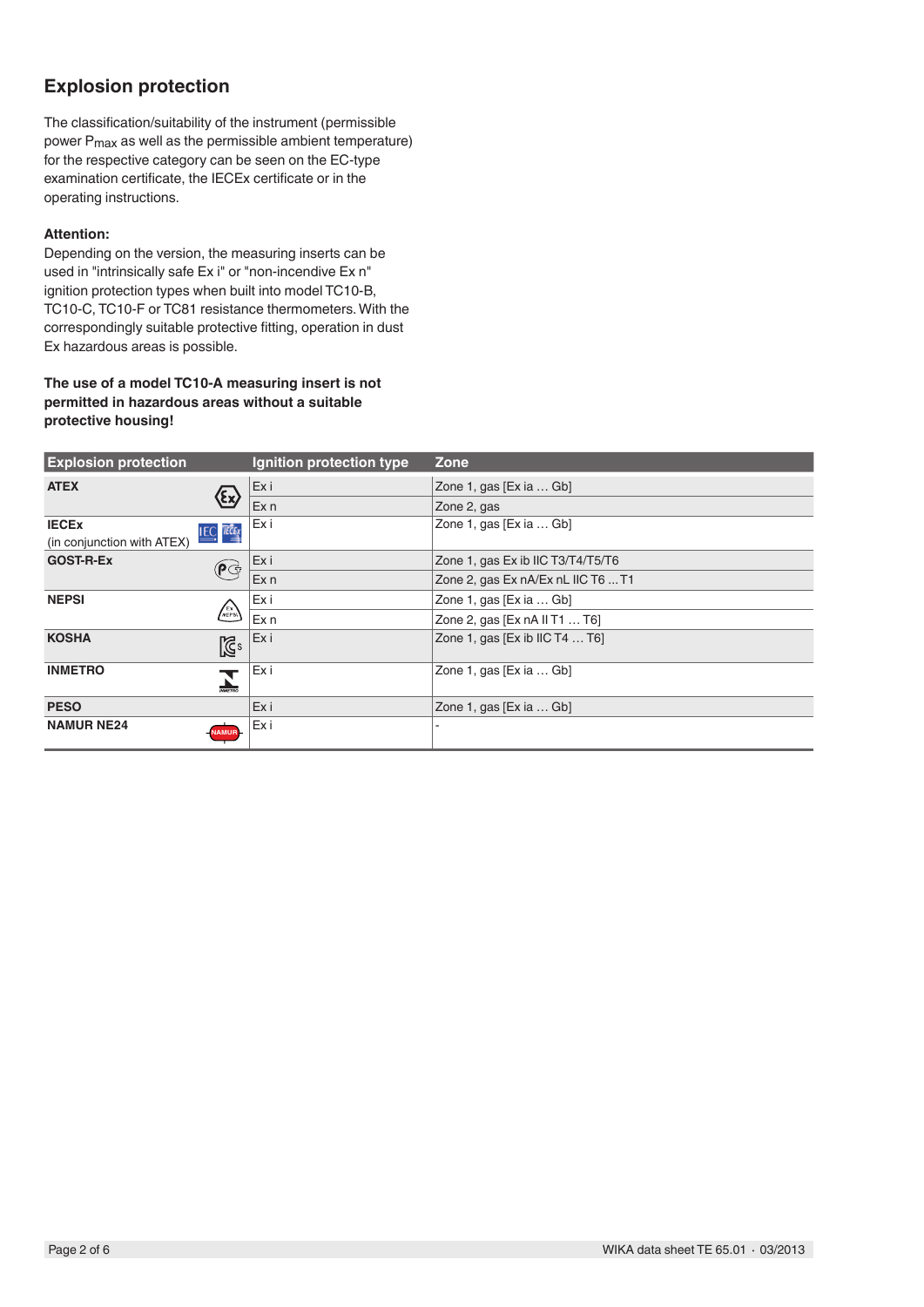### **Sensor**

### **Thermocouple per DIN EN 60584-1**

Types K, J, E, N, T (single or dual element)

### **Measuring point**

- Welded insulated (ungrounded, standard)
- Welded to the bottom (grounded)

### **Sensor types**

| <b>Types</b>    | Recommended max. operating temperature |
|-----------------|----------------------------------------|
| K (NiCr-Ni)     | 1,200 $^{\circ}$ C                     |
| J (Fe-CuNi)     | 800 °C                                 |
| N (NiCrSi-NiSi) | 1.200 $^{\circ}$ C                     |
| E (NiCr-CuNi)   | 800 $\degree$ C                        |
| T (Cu-CuNi)     | 350 °C                                 |

| Thermocouple | <b>Class</b>               |                   |
|--------------|----------------------------|-------------------|
| type         | <b>DIN EN 60584 part 2</b> | <b>ISA MC96.1</b> |
| K            | 1 and $2$                  | Standard, spezial |
| J            | 1 and $2$                  | Standard, spezial |
| N            | 1 and $2$                  | -                 |
| Е            | 1 and $2$                  |                   |
|              | 1 and $2$                  | -                 |

#### **Tolerance value**

For the tolerance value of thermocouples, a cold junction temperature of 0 °C has been taken as the basis.

For detailed specifications for thermocouples, see Technical information IN 00.23 at www.wika.com.

The application range of these thermometers is limited both by the permissible max. temperature of the thermocouple and by the max. temperature of the thermowell material.

### **Electrical connection**



For the electrical connections of built-in temperature transmitters see the corresponding data sheets or operating instructions.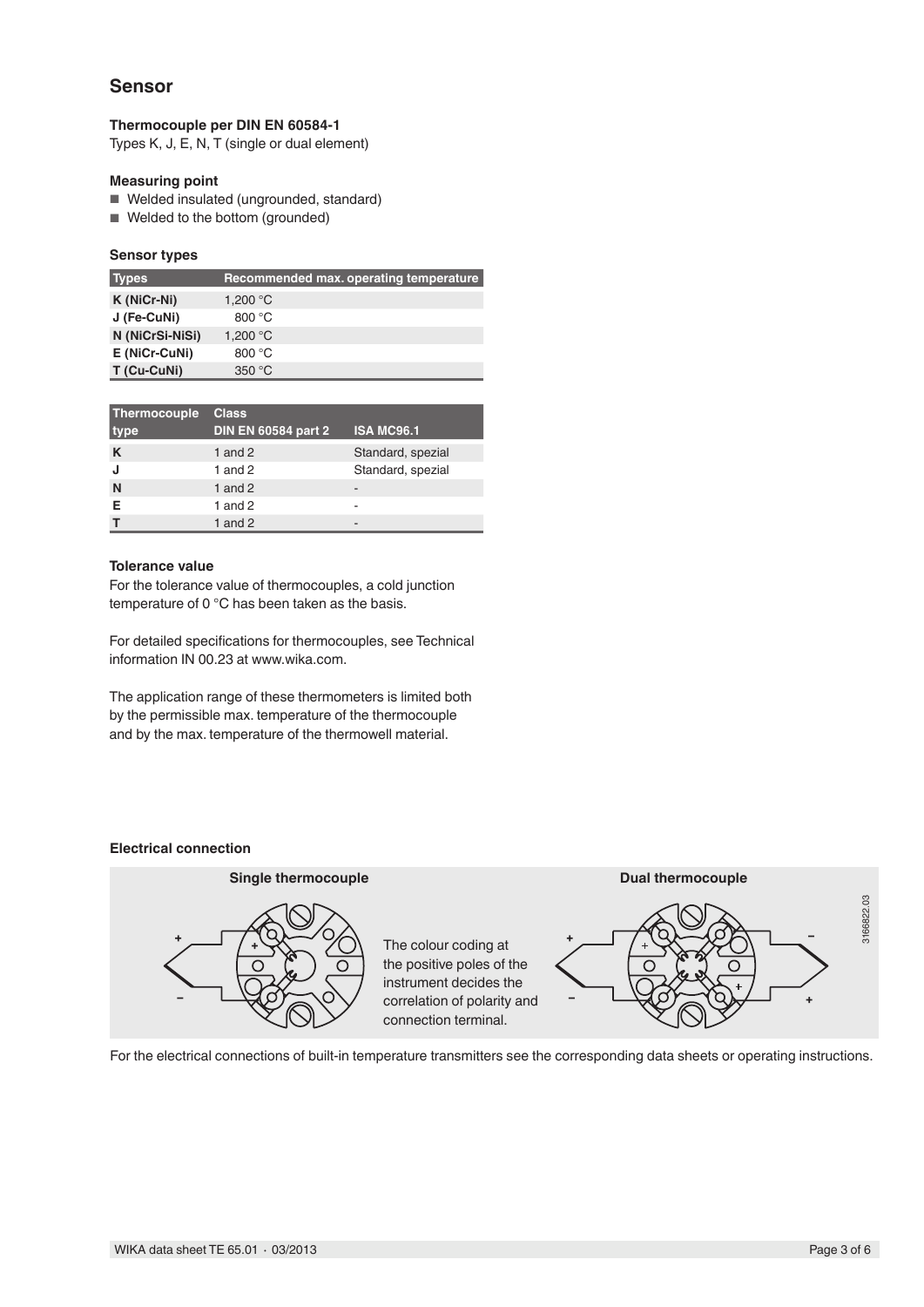# **Transmitter (option)**

| Output signal 4  20 mA, HART <sup>®</sup> protocol, FOUNDATION™ fieldbus and PROFIBUS <sup>®</sup> PA <sup>1)</sup> |            |                           |            |
|---------------------------------------------------------------------------------------------------------------------|------------|---------------------------|------------|
| <b>Transmitter</b> (selectable versions)                                                                            | Model T12  | Model T32                 | Model T53  |
| Data sheet                                                                                                          | TE 12.03   | TE 32.04                  | TE 53.01   |
| Output                                                                                                              |            |                           |            |
| $\blacksquare$ 4  20 mA                                                                                             | $\lambda$  | x                         |            |
| $\blacksquare$ HART <sup>®</sup> protocol                                                                           |            | $\boldsymbol{\mathsf{x}}$ |            |
| ■ FOUNDATION™ Fieldbus and PROFIBUS <sup>®</sup> PA                                                                 |            |                           | x          |
| Galvanic isolation                                                                                                  | <b>ves</b> | <b>ves</b>                | <b>ves</b> |

1) Protect the temperature transmitter from temperatures over 85 °C.





**Measuring insert with mounted transmitter (here: model T32)**



# **Functional safety (option)**

**with temperature transmitter model T32**



In safety-critical applications, the entire measuring chain must be taken into consideration in terms of the safety parameters. The SIL classification allows the assessment of the risk reduction reached by the safety installations.

Selected TC10-A measuring inserts in combination with a suitable temperature transmitter (e.g. model T32.1S, TÜV certified SIL version for protection systems developed in accordance with IEC 61508) are suitable as sensors for safety functions to SIL-2.

Matched thermowells allow easy dismounting of the measuring insert for calibration. The optimally matched measuring point consists of a thermowell, a thermometer with built-in TC10-A measuring insert and a T32.1S transmitter developed in accordance with IEC 61508. Thus, the measuring point provides maximum reliability and a long service life.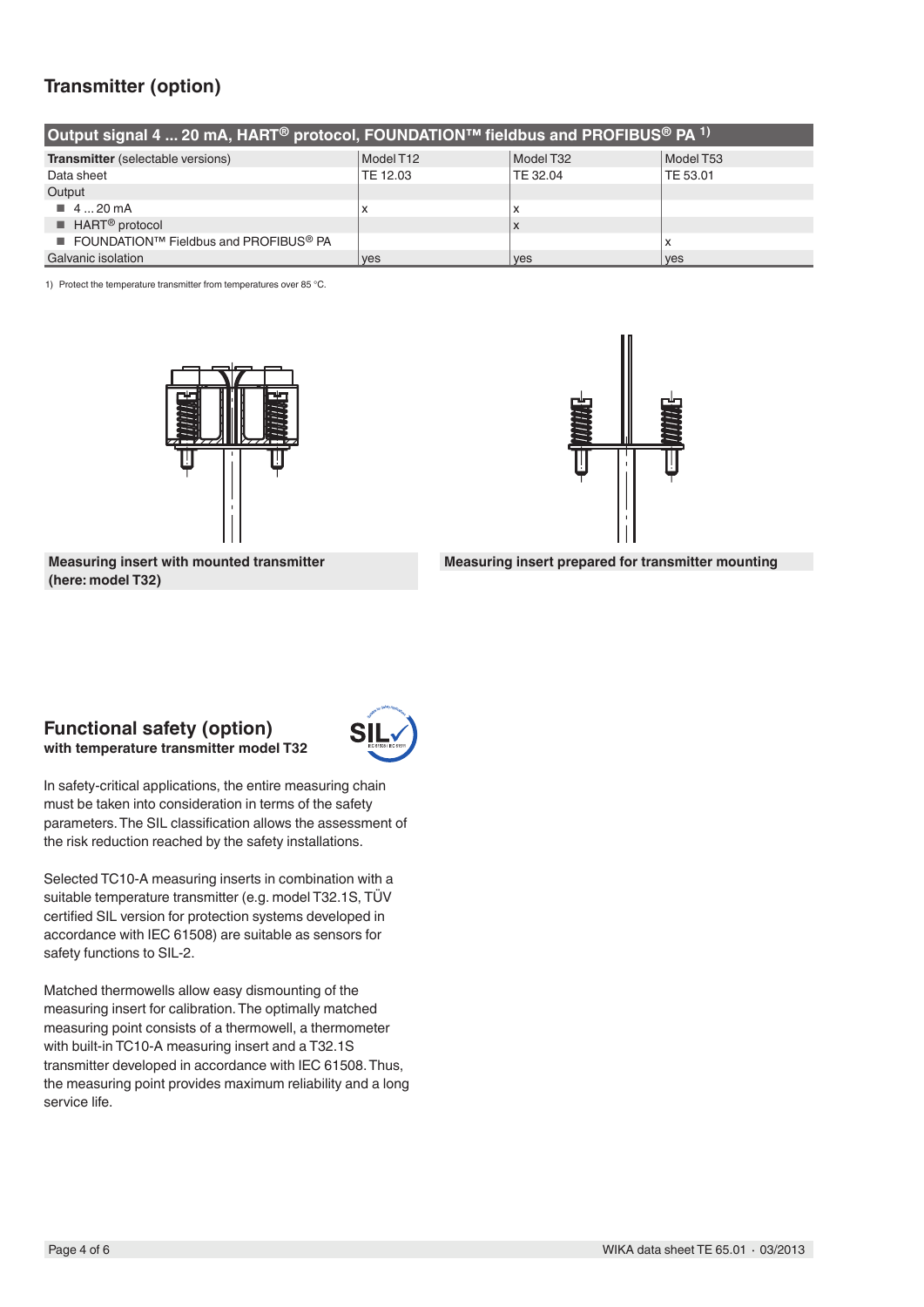## **Dimensions in mm**

The replaceable measuring insert is made of a vibrationresistant, sheathed, mineral-insulated cable (MI cable).



| Measuring insert length I <sub>5</sub> in mm Tolerance in mm |      |
|--------------------------------------------------------------|------|
| 75  825                                                      | $+2$ |
|                                                              |      |
|                                                              | $+3$ |
| > 825                                                        |      |

| <b>Measuring insert diameter</b><br>Ø d in mm                                          |                    | <b>Index</b><br>per DIN 43735 | <b>Tolerance in mm</b> |
|----------------------------------------------------------------------------------------|--------------------|-------------------------------|------------------------|
| $3^{1}$                                                                                | Standard           | 30                            | $3 + 0.5$              |
| 6                                                                                      | Standard           | 60                            | $6^{0}$                |
| 8 (6 mm with sleeve)                                                                   | Standard           | $\overline{\phantom{0}}$      | $8\frac{0}{-0.1}$      |
| 8                                                                                      | Standard           | 80                            | 8<br>$-0.1$            |
| 1/8 inch $(3.17 \text{ mm})$ <sup>1)</sup><br>1/4 inch (6.35 mm)<br>3/8 inch (9.53 mm) | Option, on request | ٠                             |                        |

1) Not possible with 2 x Pt100, 4-wire

Only correct measuring insert length and correct measuring insert diameter ensure sufficient heat transfer from thermowell to the measuring insert.

The bore diameter of the thermowell should be a max. 1 mm larger than the measuring insert diameter. Gaps of more than 0.5 mm between thermowell and the measuring insert will have a negative effect on the heat transfer, and they will result in unfavourable response behaviour from the thermometer.

When fitting the measuring insert into a thermowell, it is very important to determine the correct insertion length (= thermowell length for bottom thicknesses of ≤ 5.5 mm). In order to ensure that the measuring insert is firmly pressed down onto the bottom of the thermowell, the insert must be spring-loaded (spring travel: max 10 mm).